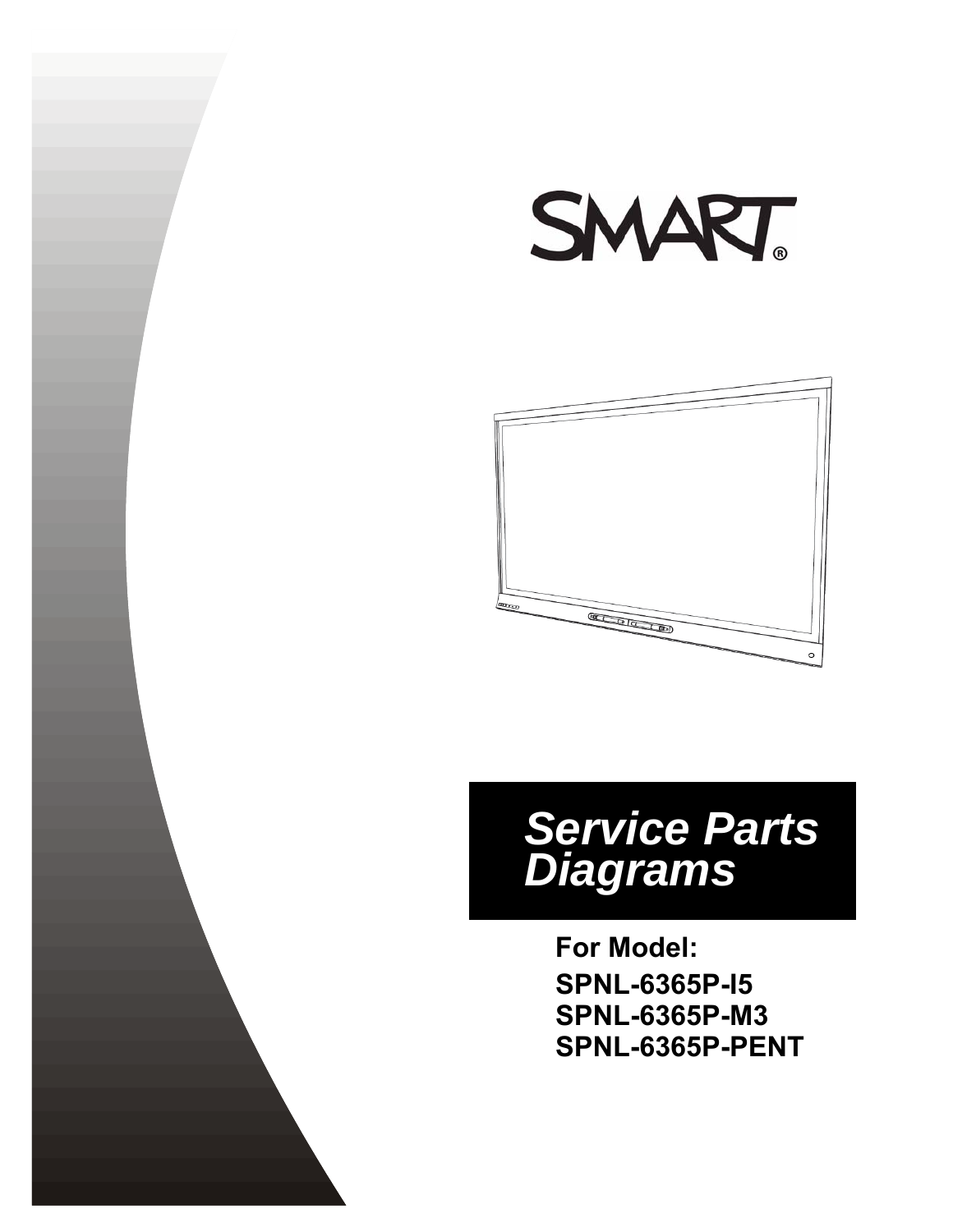## **Service Parts Diagrams Revision History**

#### **Revision 1 - December, 2018**

• New document

#### **Standard Warranty Terms**

Base product: Three-year limited equipment warranty

First Customer Ship: November, 2018

**SMART Technologies** 3636 – Research Road NW Calgary, AB T2L 1Y1 CANADA Support +1.403.228.5940 or Toll Free 1.866.518.6791 (Canada/U.S.) Support Fax +1.403.806.1256 www.smarttech.com/contactserviceparts www.smarttech.com



© 2018 SMART Technologies ULC. All rights reserved. SMART Board, smarttech and the SMART logo are trademarks or registered trademarks of SMART<br>Technologies ULC in the U.S. and/or other countries. All other third-party pro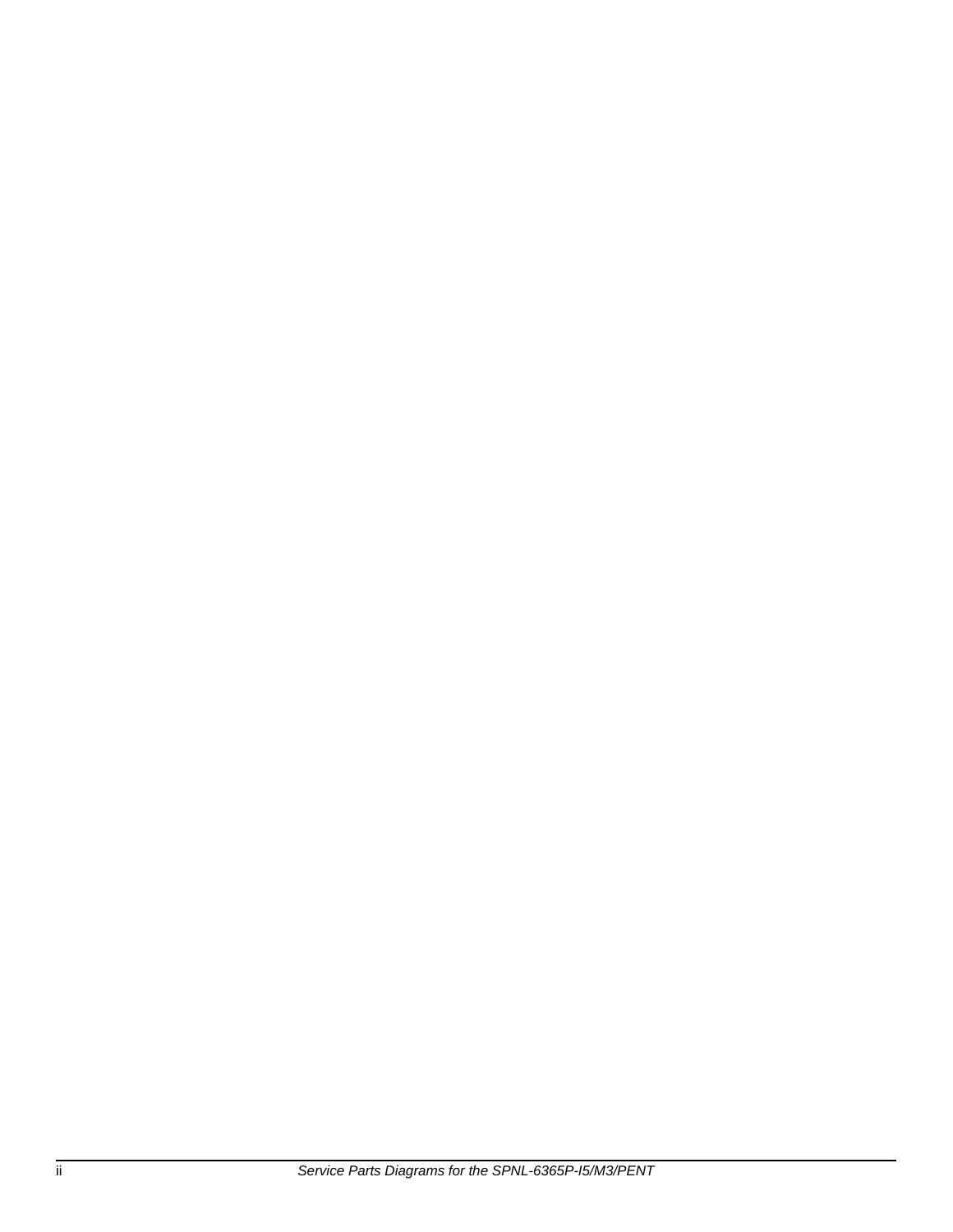## <span id="page-4-0"></span>**Identifying Your Product Using the Serial Number**

To make sure that you have the correct service parts diagrams, you must verify the serial number of your SPNL-6365P-I5/ M3/PENT. The serial number of the flat panel display will be located on the right underside of the bottom bezel. The serial number of the AM50 will be located on the top of the appliance. The serial number of the compute card will be located on the bottom of the card. An example of the serial number format is shown below.



# <span id="page-4-1"></span>**Ordering Parts**

### **Customers**

[To order any of the parts in these service parts diagrams, contact your local reseller.](http://www.smarttech.com/where) To find a reseller near you, visit www.smarttech.com\where.

### **Dealers and Distributors**

For specific technical and pricing enquiries in regards to these diagrams please contact our service parts department. Pricing is also available on-line via the SOURCE website (source.smarttech.com).

Web Form: www.smarttech.com/contactserviceparts Phone: 1.888.42.SMART International: +1.403.245.0333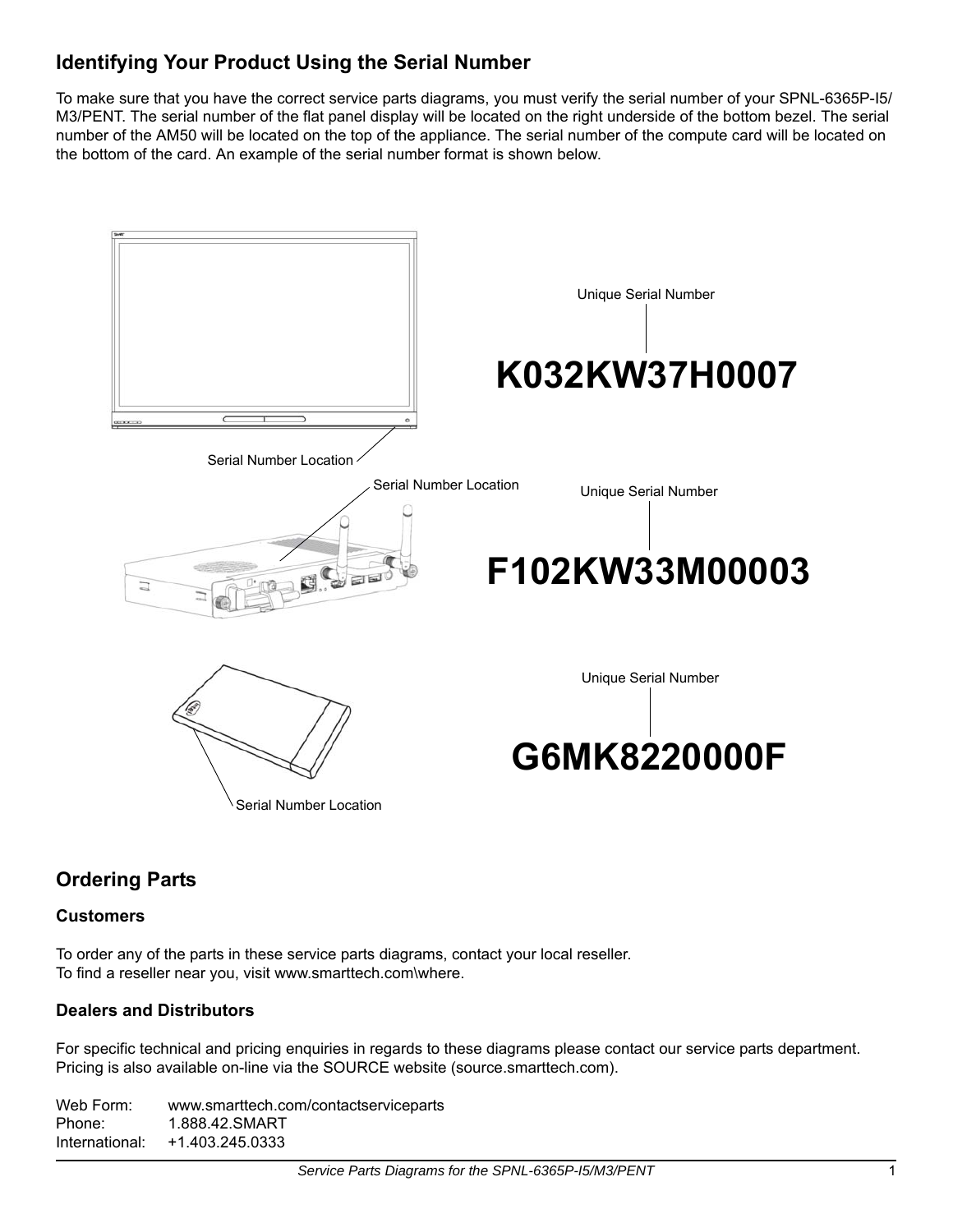l II

<span id="page-5-0"></span>

| <b>Item</b>    | Part No.    | Qty | <b>Description</b>                                                       |
|----------------|-------------|-----|--------------------------------------------------------------------------|
| 1              | 1028647     |     | Replacement Pen for SPNL-6000 Series and SBID8000-G5 Series - Red        |
| 2              | 1028646     |     | Replacement Pen for SPNL-6000 Series and SBID8000-G5 Series - Black      |
| 3              | 1031808     |     | Assembly, PC, AM50, ENT<br><b>NOTE:</b> Includes AM50 and items 4 and 5. |
| $\overline{4}$ | 1029824     | 2   | Antenna                                                                  |
| 5              | 1031640     | 1   | Cover, security, AM50                                                    |
| 6              | 1028289     | 1   | Cable, USB, A-B, 16' (5.0 m)                                             |
| 7              | 1022063     | 1   | Cable, power, North America, 8' (2.4 m)                                  |
| 7              | 93-055      | 1   | Cable, power, United Kingdom, 8' (2.4 m)                                 |
| 7              | 93-056      | 1   | Cable, power, Autstralia, 8' (2.4 m)                                     |
|                | 93-054      | 1   | Cable, power, Europe, 8' (2.4 m)                                         |
|                | 93-00708-20 | -1  | Cable, power, China, 8' (2.4 m)                                          |

é<br>P